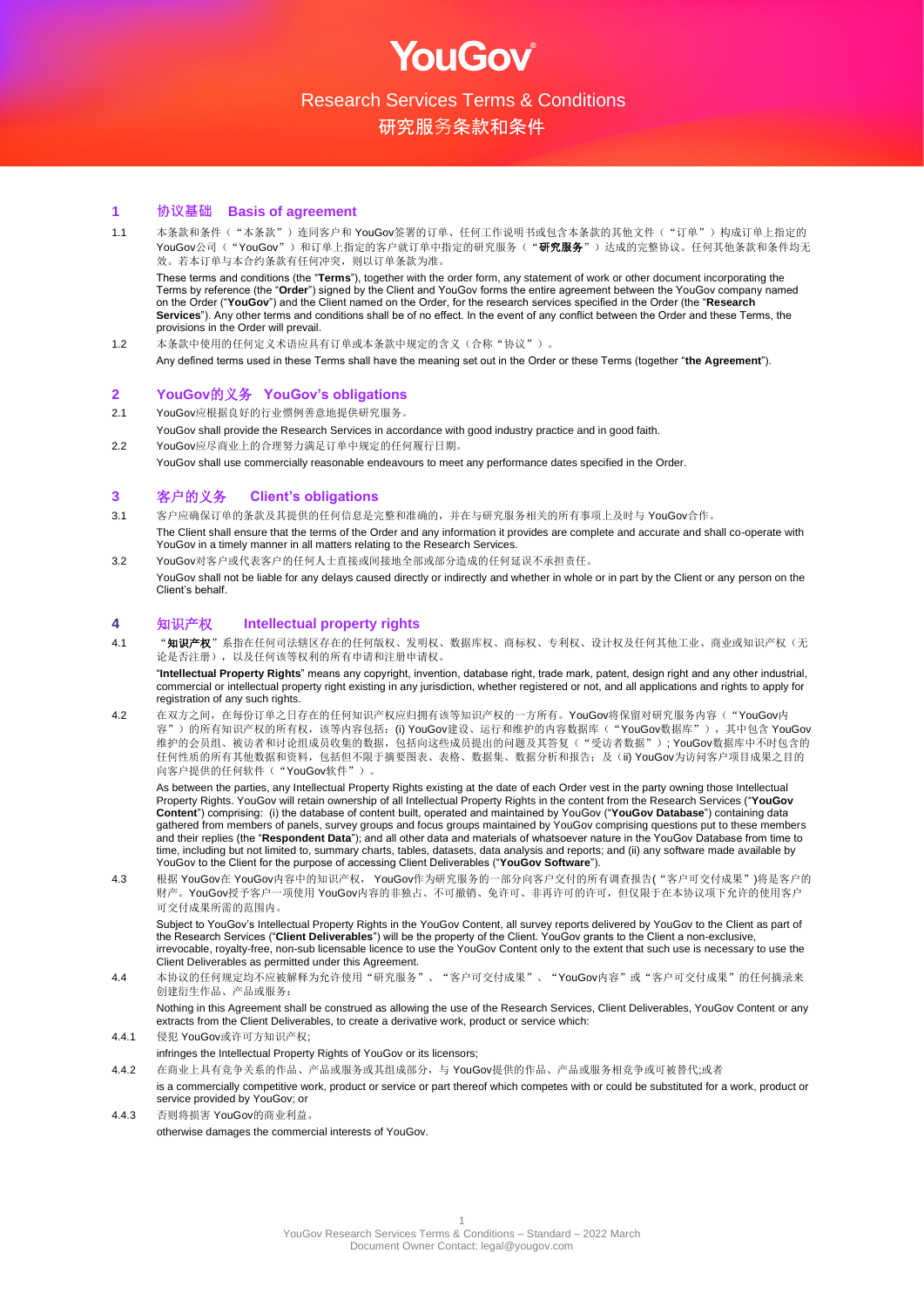OUGOV

研究服务条款和条件

#### **5** 出版批准服务 **Publication approval service**

- 5.1 客户可通过互联网或其他公众可访问的电子媒体出版、传播并向公众提供以 YouGov为研究来源的新闻稿及其他文件("公开文件"), 但 前提是,客户遵守下列质量保证程序: The Client may publish, communicate and make available to the public, via the internet or other publicly accessible electronic media, press releases and other documents making reference to YouGov as the source of the research ("**Public Document(s)**") provided that the Client complies with the following quality assurance process:
- 5.1.1 客户向 YouGov发送一份公开文件草稿, 作为 YouGov电子邮件地址的附件, 如订单所示;
- the Client sends a draft of the Public Document to YouGov as an email attachment to YouGov's email address as shown on the Order; 5.1.2 YouGov将对所使用方法的描述的准确性进行复核,并在收到客户电子邮件后2个工作日内给予客户重要更正(如果是A4正反两面或更短, 且客户确认如果是多于A4正反两面,则需要更长时间);

YouGov will review for accuracy in relation to the description of the methodology used and respond with material corrections by email to the Client within 2 working days of receipt (provided that it is two sides of A4 or less and the Client acknowledges that it will take longer if the Public Document is longer than two sides of A4);

- 5.1.3 客户可出版包含 YouGov更正的公开文件,并将其归于 YouGov作为源研究机构; the Client may publish the Public Document incorporating YouGov's corrections, with attribution to YouGov as the source research agency;
- 5.1.4 在研究服务在英国提供的情况下, 客户确认, 作为英国民意调查委员会的成员, YouGov必须且将在 YouGov的在线平台上显示与公开文 件相关的数据表;及

where Research Services are being provided in the UK, the Client acknowledges that YouGov, as a member of the UK British Polling Council, is required to, and will, display data tables relating to the Public Document on YouGov's online platform; and

5.1.5 所有公开文件必须按照以下格式注明对YouGov的归属: "来源:[填写 YouGov公司名称][填写创作年份]©保留所有权利",但 YouGov保留 放弃或禁止该等确认的权利。

all Public Documents must contain an attribution to YouGov in the following form: "Source: [insert YouGov company name] [insert year of creation] © All rights reserved" but YouGov reserves the right to waive or prohibit such acknowledgement.

5.2 如果由于任何原因公开文件未经过本条规定的程序而公开, YouGov保留发布包含 YouGov更正的公开文件版本的新闻稿的权利(并且可能 包括下文所述的部分或全部信息);及

If for any reason a Public Document is made public without undergoing the process set out in this clause, YouGov reserves the right to issue a press release with a version of the Public Document incorporating YouGov's corrections (and may include some, or all, of the information set out below); and

5.3 尽管 YouGov负有保密义务,但在获知公开内容后, YouGov可自行决定在对客户公布的数据进行上下文分析的调查中公布任何信息, 包 括但不限于抽样和加权数据、提出的确切问题、提供给被调查者的完整答案选项以及对每个答案选项作出答复的总体和相关分组的人员比 例。

Notwithstanding its confidentiality obligations, YouGov may, upon becoming aware of publication, at its discretion release any information from a survey that sets data published by the Client into context, including but not limited to, sampling and weighting data, the precise questions asked, the full answer options provided to respondents, and the percentages of people, both overall and in the relevant subgroups, who responded to each answer option.

#### **6** 费用及支付 **Fees and payment**

- 6.1 所有费用、收费和支出将在订单中列出,并以订单中规定的货币报价、开具发票和支付。
- All fees, charges and expenses will be set out in the Order, and quoted, invoiced and payable in the currency stated on the Order. 6.2 YouGov应按照订单中所列向客户开具发票。如订单中未列明开票计划表, YouGov应在研究服务完成后向客户全额开具发票。
- YouGov shall invoice the Client as set out in the Order. If the Order does not set out the invoicing schedule, YouGov shall invoice the Client in full on completion of the Research Services.
- 6.3 所有发票应在收到发票之日起30天内付清。
- All invoices are payable in full within 30 days from the date an invoice is received.
- 6.4 所有费用需另加适用的营业税或服务税,客户须按照现行费率向 YouGov缴付。
- All fees are subject to the addition of applicable sales tax or service tax, which the Client shall pay to YouGov at the prevailing rate. 6.5 该等费用不包括 YouGov在客户事先书面批准的情况下代表客户发生的所有杂费及其他杂费。
- The fees are exclusive of all disbursements and other incidental expenses incurred by YouGov on behalf of the Client with the Client's prior written approval.
- 6.6 客户在本协议项下应付的所有款项应全额支付,不得进行任何抵销、反诉、扣除或预扣(法律要求的任何税项扣除或预扣除外)。如果需 要进行任何该等预扣或扣减, 客户应在支付与该等预扣或扣减相关的款项时向 YouGov支付额外款项, 以确保 YouGov获得在未进行该等 预扣或扣减的情况下本应获得的相同总额。

All amounts due from the Client under this Agreement shall be paid in full without any set-off, counterclaim, deduction or withholding (other than any deduction or withholding of tax as required by law). If any such withholding or deduction is required, the Client shall, when making the payment to which the withholding or deduction relates, pay YouGov such additional amount as will ensure that YouGov receives the same total amount that it would have received if no such withholding or deduction had been required.

- 6.7 在不影响 YouGov的其他权利的情况下, YouGov保留以下权利:
- Without prejudice to YouGov's other rights, YouGov reserves the right to:
- 6.7.1 自收到发票之日起30日内, 按照年利率24%对未付的任何发票收取利息, 包括复利; 和/或
- charge interest, including compound interest, at the annual rate of 24%, on any invoice remaining unpaid 30 days from the date the invoice is received; and/or
- 6.7.2 如果客户未能或 YouGov合理认为客户可能未能根据本协议或与 YouGov签订的任何其他协议支付到期款项, 则中止履行本协议。客户应 承担代收机构因超期开具发票所产生的费用。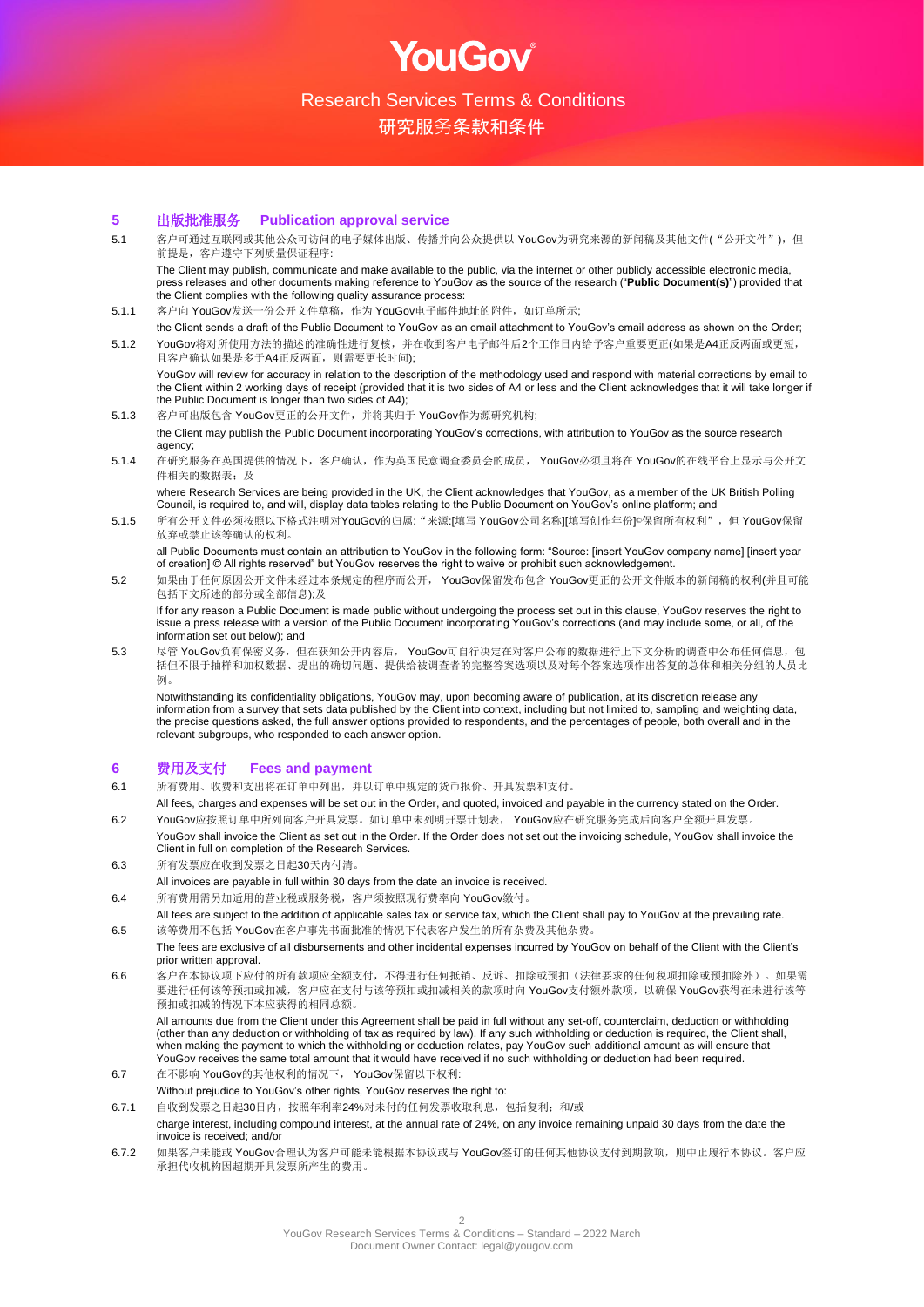

OUGOV

研究服务条款和条件

suspend performance in the event that the Client fails, or in YouGov's reasonable opinion it appears that the Client is likely to fail, to make payment when due under this Agreement or any other agreement with YouGov. The Client will be liable for fees charged by collection agencies for overdue invoices.

6.8 如果客户是第三方终端客户的代理人,则客户以委托人的身份签订合同,并对订单项下的所有到期款项承担主要责任。 Where the Client is an agent for a third party end client it contracts as principal and will be primarily liable for all payments due under the Order.

## **7** 保密信息 **Confidential Information**

"保密信息"系指双方交换的信息(有形或无形),该等信息(i)在披露方披露时标记为"保密"或"专有";或(ii)根据其性质或内容或围绕披 露的情况可被接收方合理区分为保密或专有。保密信息包括但不限于关于披露方的技术、设计、工艺、研究、专有技术、商业秘密、规 格、产品计划、定价、客户信息、用户数据、当前或未来的战略信息、当前或未来的业务计划、政策或惯例、员工信息及其他保密或专有 的业务和技术信息。

"Confidential Information" means the information (tangible or intangible) exchanged between the parties, which is (i) marked "confidential" or "proprietary" at the time of disclosure by the disclosing party; or (ii) by its nature or content or the circumstances surrounding disclosure is reasonably distinguishable as confidential or proprietary by the receiving party. Confidential Information includes, without limitation, information regarding the disclosing party's technology, designs, techniques, research, know-how, trade secrets, specifications, product plans, pricing, customer information, user data, current or future strategic information, current or future business plans, policies or practices, employee information, and other confidential or proprietary business and technical information.

根据第5.3条的规定, YouGov和客户将对另一方自行或由他方代表披露的关于另一方的业务和/或经营的任何保密信息予以保密, 不得向 任何第三方(其法律和财务顾问除外)披露。本义务不适用于无关紧要的、在披露前已为接收方所知的、非因违反本条款而为公众所知的或 法院、监管机构或其他主管部门或机构要求披露的任何信息。

Subject to clause 5.3, each of YouGov and the Client will keep confidential and will not disclose to any third party (other than its legal and financial advisors) any Confidential Information relating to the business and/or operations of the other party that is disclosed by or on behalf of the other party. This obligation will not apply to any information that is trivial, was known to the receiving party before disclosure, is in the public domain other than through breach of this clause or is required to be disclosed by a court, regulator or other competent authority or body.

## **8** 数据保护 **Data protection**

- 8.1 每一方均同意遵守与研究服务相关的适用数据保护法。
	- Each party agrees to comply with applicable data protection laws in relation to the Research Services.
- 8.2 如果一方(作为数据控制方)要求另一方处理其个人数据(作为数据处理方),双方将签署单独的书面合同,明确应进行的处理的性质以及每一 方的责任和义务。

In the event that a party (as data controller) requires the other party to process its personal data (as data processor) the parties will execute a separate written contract which specifies the nature of the processing due to take place and each party's responsibilities and obligations.

8.3 除非定单另有规定,客户交付成果不包含个人资料,且客户承诺不会(亦不会)单独或使用第三者重新识别任何个人或使用该等资料(不论是 与其它资料合并或以其它方式)创建个人资料。

Unless otherwise specified in the Order, Client Deliverables do not contain personal data and the Client undertakes that it will not (nor attempt), alone or using a third party, to re-identify any individuals or otherwise create personal data using those materials (whether in combination with other data or otherwise).

## **9** 责任的排除和限制 **Exclusions and limitations of liability**

9.1 本协议的任何规定均不排除或限制任何一方对其过失、欺诈或欺诈性虚假陈述造成的死亡或人身伤害承担的责任;或任何一方在其在本协议 项下给予的任何赔偿项下承担的责任;或法律不能限制或排除的任何其他责任。

Nothing in this Agreement will operate to exclude or limit either party's liability for death or personal injury caused by its negligence, fraud or fraudulent misrepresentation; or either party's liability under any indemnity it gives under this Agreement; or any other liability that cannot be limited or excluded by law.

9.2 根据第9.1条的规定,任何一方均不对下列各项的任何损失承担责任: 数据、声誉、商誉或机会;预期利润、收入、储蓄或任何其他形式 的纯经济损失的损失或未能实现该等损失,无论任何该等损失是直接损失还是间接损失;或任何形式的间接、特殊、偶然、惩罚性或后果 性损失或损害,在每种情况下均以任何方式产生。

Subject to clause 9.1, neither party shall be liable for any loss of: data; reputation; goodwill or opportunity; loss of or failure to realise expected profit, revenue, savings or any other form of pure economic loss, whether any such loss is direct or indirect; or any form of indirect, special, incidental, punitive or consequential loss or damages and, in each case, however arising.

9.3 根据第9.1条和第9.2条的规定, YouGov就订单项下或与任何研究服务相关的所有权利主张(无论是因合同、侵权、违反法定义务还是其 他原因引起)向客户承担的最大责任总额不得超过权利主张提出当年客户在相关订单项下支付的费用总额的百分之百(100%)。 Subject to clauses 9.1 and 9.2, YouGov's maximum aggregate liability to the Client for all claims (whether arising in contract, tort, breach of statutory duty or otherwise) under an Order or in relation to any Research Services, whether in respect of a single event, series of connected events or of unconnected events, shall not exceed an amount equal to one hundred per cent (100%) of the total amount of the fees paid by the Client under the relevant Order in the year in which the claim is made.

9.4 YouGov未事先预测或保证其研究的任何特定实质性成果,对于研究服务或提供的结果或研究服务对客户目的的适合性不作任何明示或默 示的保证。

YouGov does not predict or assure any particular substantive results of its research in advance and makes no warranty, express or implied, as to the Research Services or the results provided, or the suitability of the Research Services for the Client's purposes.

9.5 YouGov对客户或任何第三方(包括但不限于客户的任何客户或客户)由于全部或部分基于作为研究服务的一部分向客户提供的数据、意 见表述、声明或其他信息或由于客户或任何第三方对 YouGov提供的报告或其他数据的解释而直接或间接地使用任何数据或作出任何业务 决策而遭受的任何损失不承担任何责任,客户应相应地赔偿 YouGov。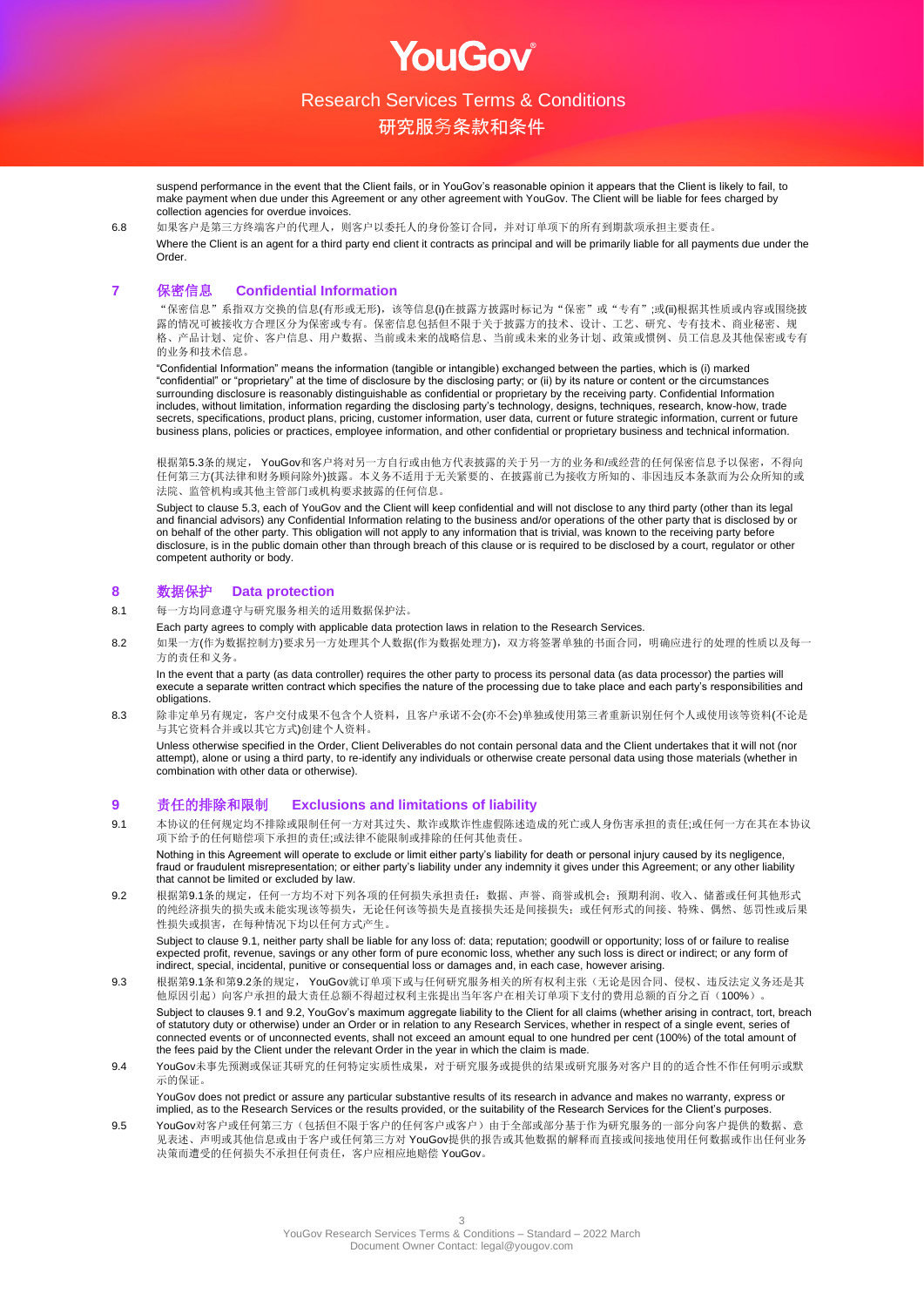

OUGOV

# 研究服务条款和条件

YouGov accepts no liability for any loss suffered by the Client or by any third party (including but not limited to any client or customer of the Client) as a direct or indirect result of its use of any of data or of making any business decision, or refraining from making any such decision, based wholly or partly on the data, expression of opinion, statement or other information provided to the Client as part of the Research Services or arising from the interpretation by the Client or any third party of reports or of other data furnished by YouGov and the Client shall indemnify YouGov accordingly.

9.6 客户还应赔偿 YouGov及其管理人员、董事和/或员工由于客户自行或由他方代表为以下目的使用调查结果而引发的任何权利主张或程序而 遭受的任何损失、损害或其他责任(包括费用和支出):(i)比较广告权利主张;(ii)投资提供;(iii)所有诉讼,包括法律依法要求的 与 YouGov作为专家证人的身份相关的所有费用;和/或(iv)政治游说工作。

The Client shall also indemnify YouGov and its officers, directors, and/ or employees against any loss, damage or other liability (including costs and expenses) suffered as a result of any claim or proceedings arising in connection with the use by, or on behalf of the Client, of survey results for the purposes of: (i) comparative advertising claims; (ii) investment offerings; (iii) all litigation, including all costs connected with YouGov serving as an expert witness, where legally required by operation of law; and/or (iv) political lobbying work.

9.7 在法律允许的最大范围内,排除与研究服务相关的所有保证、担保、条件或陈述,但本条款(如有)中明确规定的除外,无论是明示的、 默示的、口头的还是书面的。

All warranties, guarantees, conditions or representations relating to the Research Services other than those expressly set out in these Terms (if any) are excluded to the fullest extent permitted by law, whether express, implied, oral or written.

9.8 在不影响第9.6条的情况下,除非法律实施要求,客户同意不将 YouGov及其董事、管理人员和/或集团公司作为任何法律程序的证人。 Without prejudice to clause 9.6, and unless required by operation of law, the Client agrees not to call YouGov, its directors, officers and/ or group companies as a witness in any legal proceedings.

## **10** 终止及终止的效力 **Termination and effect of termination**

- 10.1 在不影响 YouGov可获得的任何其他权利或救济的情况下,在下列情况下, YouGov经书面通知客户可终止本协议,即时生效: Without affecting any other right or remedy available to it, YouGov may terminate this Agreement with immediate effect by giving written notice to the Client if:
- 10.1.1 客户未能支付本合约下任何到期应付款项;
- the Client fails to pay any sum due under this Agreement when it falls due;
- 10.1.2 YouGov合理地认为,与客户的关联可能会使 YouGov名誉受损;
- in YouGov's reasonable opinion, association with the Client is likely to bring YouGov into disrepute;
- 10.1.3 客户被竞争者或与 YouGov具有竞争关系的业务所收购或自收购;
- the Client is acquired by, or itself acquires, a competitor or competing business of YouGov; or 10.1.4 客户违反了第3.1条规定的义务。
- the Client breaches their obligations in clause 3.1.

10.2 根据第10.1条的规定,如果一方发生下列情况,另一方经书面通知该方可立即终止本协议:

- Subject to clause 10.1, either party may terminate this Agreement immediately by giving written notice to the other party if the other party:
- 10.2.1 发生无法补救的任何实质性违约, 或发生可补救且未能补救的任何实质性违约且在另一方发出关于该等违约的完整详情并要求该等违约予 以补救的通知后的三十(30)日内;或

commits any material breach of any of this Agreement which cannot be remedied or commits any material breach of this Agreement which can be remedied and fails to remedy that breach and within thirty (30) days after notice from the other party giving full particulars of the breach and requiring it to be remedied; or

10.2.2 无论是强制性或自愿性清算(但为善意重组或合并之目的除外),或与其债权人达成和解或作出任何安排,或为其债权人的利益进行全面转 让,或就其企业或资产的全部或绝大部分委派接管人、管理人、行政接管人或破产管理人,或其停止或可能停止经营其业务,或对其业务 作出任何重大变更,或其在任何司法辖区遭遇任何类似程序。

enters into liquidation, whether compulsory or voluntary (except for the purposes of bona fide reconstruction or amalgamation), or compounds with or makes any arrangements with its creditors or makes a general assignment for the benefit of its creditors, or has a receiver, manager, administrative receiver or administrator appointed over the whole or substantially the whole of its undertaking or assets, or if it ceases or threatens to cease to carry on its business, or makes any material change in its business, or if it suffers any analogous process in any jurisdiction.

10.3 在客户提供书面通知的前提下,客户可为方便而终止全部或部分研究服务,客户应在 YouGov收到客户的书面终止通知后的30日内支付下 列提前终止费:

The Client may terminate all or part of the Research Services for convenience provided that it provides written notice and the following early termination fees shall be payable by the Client within 30 days of receipt by YouGov of the Client's written notice of termination:

- 10.3.1 在调查问卷最终确定之前的任何时间–订单项下应付费用总额的25%;
- at any time prior to the finalisation of the questionnaire(s) 25% of the total fees due under the Order;
- 10.3.2 在任何调查问卷定稿后但在任何访问工作开始前–订单项下应付总费用的50%;
- after any questionnaire is finalised but prior to the commencement of any fieldwork 50% of the total fees due under the Order; 10.3.3 在任何访问工作开始后但结果交付前—订单项下应付总费用的75%;

after any fieldwork has commenced but before delivery of results – 75% of the total fees due under the Order;

- 10.3.4 在任何结果交付后的任何时间—订单项下应付的总费用的100%。
- at any point following the delivery of any results 100% of the total fees due under the Order.
- 10.4 在不影响 YouGov可获得的任何其他权利或救济的情况下,如果客户未能在到期付款日支付任何到期款项,客户根据第10.2.2条所列的任 何事件,或者 YouGov合理地认为客户将受限于任何该等事件, YouGov可中止客户与 YouGov签署的任何订单或任何其他协议项下的研 究服务的提供。

Without affecting any other right or remedy available to it, YouGov may suspend the supply of Research Services under any Order or any other agreement between the Client and YouGov if the Client fails to pay any amount due on the due date for payment, the Client becomes subject to any of the events listed in clause 10.2.2, or YouGov reasonably believes that the Client is about to become subject to any of them.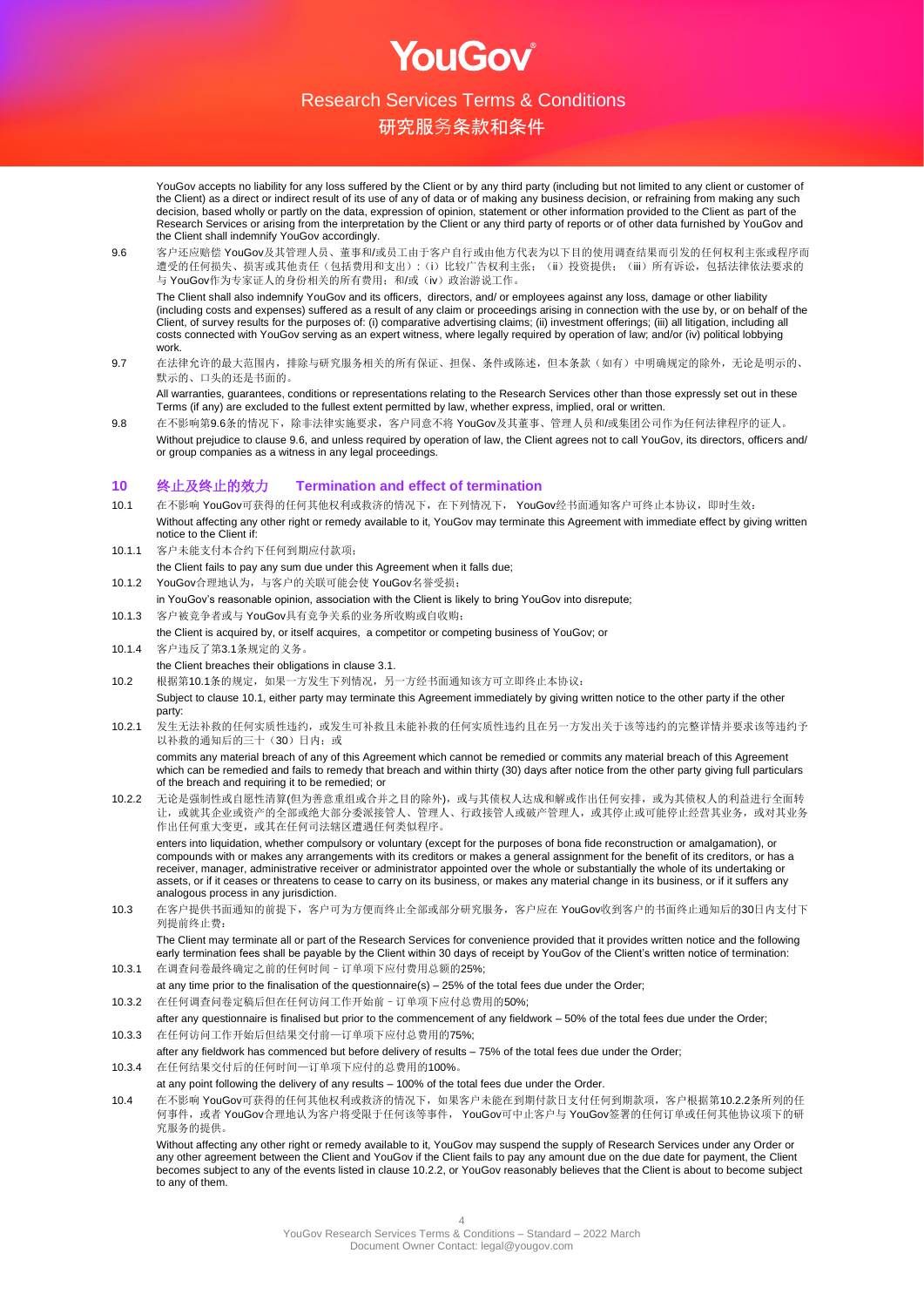**OUGOV** 

研究服务条款和条件

- 10.5 在因任何原因终止时,客户应: On termination for any reason the Client shall:
- 10.5.1 立即向 YouGov支付 YouGov的任何未付发票和利息; 及
- immediately pay to YouGov any YouGov's outstanding invoices and interest; and 10.5.2 在根据本条进行付款之前,无权使用 YouGov提供的任何材料或可交付成果。
- have no right to use any materials or deliverables provided by YouGov prior to making payment in accordance with this clause.

10.6 终止不得影响双方截至终止日已产生的任何权利、救济、义务或责任,包括针对在终止日或期满日当天或之前存在的任何违反本协议的行 为要求损害赔偿的权利。

Termination shall not affect any rights, remedies, obligations or liabilities of the parties that have accrued up to the date of termination, including the right to claim damages in respect of any breach of this Agreement, which existed at or before the date of termination or expiry.

## **11** 一般规定 **General**

- 11.1 不可抗力:如任何一方因其无法合理控制的事件、情况或原因(包括但不限于疾病、流行病或大流行病)而延迟履行或未能履行其于本协 议项下的任何义务(客户支付应付费用的义务除外),则该方不构成违约,亦不承担任何责任。 Force maieure: neither party shall be in breach nor liable for delay in performing, or failure to perform, any of its obligations under this Agreement (other than the Client's obligation to pay fees due) if such delay or failure results from events, circumstances or causes beyond its reasonable control, including but not limited to, diseases, epidemics or pandemics.
- 11.2 宣传: YouGov有权就本协议作出任何新闻公告或声明,并回应作出该等公告或声明的任何要求。 Publicity: YouGov shall have the right to make any press announcement or statement in connection with this Agreement and respond to any request to make the same.
- 11.3 转让:未经 YouGov事先书面同意,客户的权利和义务不得转让给任何其他主体。YouGov可随时出让、分包、委托、以其他方式转让或 以任何其他方式处理其在本协议项下的任何或所有权利和义务。 Assignment: the rights and obligations of the Client may not be transferred to any other person, without YouGov's prior written consent.

YouGov may at any time assign, subcontract, delegate, otherwise transfer, or deal in any other manner with any or all of its rights and obligations under this Agreement.

11.4 无第三方权利: 任何第三方不得强制执行本协议的任何规定。

No third party rights: no third party may enforce any provisions of this Agreement.

11.5 本地法律:每一方应遵守本地适用法律以及法律部门就本协议或任何订单提出的任何要求,本协议的条款应在本地法律允许的最大范围内 适用。本协议的任何部分无效或不可强制执行并不导致整个协议无效。

Local laws: each party shall comply with locally applicable laws and any requests from legal authorities in relation to this Agreement or any Order . The terms of this Agreement shall apply to the maximum extent permitted by local laws. The invalidity or unenforceability of any part of this Agreement does not entail the invalidity of the entire agreement.

- 11.6 授权签署人:客户确认该定单的签署人获授权签署及约束客户。
- Authorised signatory: the Client confirms that the person signing the Order is authorised to sign and bind the Client.
- 11.7 继续有效:双方在题为"保密信息、终止及其效力、知识产权、数据保护、费用和支付、出版批准服务、一般和适用法律和司法辖区"的 部分项下的权利和义务应在本协议期满或终止后继续有效。

Survival: the rights and obligations of the parties under sections titled Confidential Information. Termination and effect of termination. Intellectual Property Rights, Data Protection, Fees and payment, Publication approval service, General and Governing Law and jurisdiction shall survive the expiration or termination of this Agreement.

11.8 双方关系:本协议建立的双方关系应为独立承包关系,本协议的任何内容均不得被解释为构成双方作为委托人和代理人、雇主和雇员、特许 经营人和被特许人、合伙人、共有人或以其他方式作为合资或共同企业的参与者。 Relationship of the parties: The relationship of parties established by this Agreement shall be that of independent contractors and

nothing contained in this Agreement shall be construed to constitute the parties as principal and agent, employer and employee, franchisor and franchisee, partners, co-owners or otherwise as participants in a joint venture or common undertaking. 11.9 非依赖性:客户确认,其订立本合约并非依赖于本合约未明文规定的任何陈述、陈述或承诺。

Non-reliance: The Client acknowledges that it is not entering into this Agreement in reliance on any statements, representations or promises not expressly included within this Agreement.

11.10 通知:本协议项下要求或允许的通知或任何其他通讯应以书面形式以英文发出,并应(i)通过专人递送至一方的注册地址,或(ii)通过电子邮件 (要求回执)或国际知名快递发送至相关方,随后应被视为由收件人正式收到。 Notices: Notices or any other communications required or permitted under this Agreement shall be given in writing, in English, and delivered by (i) hand in person to the registered address of a party, or (ii) e-mail followed by a registered mail (return receipt requested) or international reputable courier delivery addressed to the relevant party and shall then be deemed to have been duly received by the recipient.

11.11 本条款以英文和简体中文起草。如果发生冲突,则以本条款的英文文本为准。

These Terms are drafted in the English language and in simplified Chinese. The English language version of the Terms shall prevail if there is a conflict